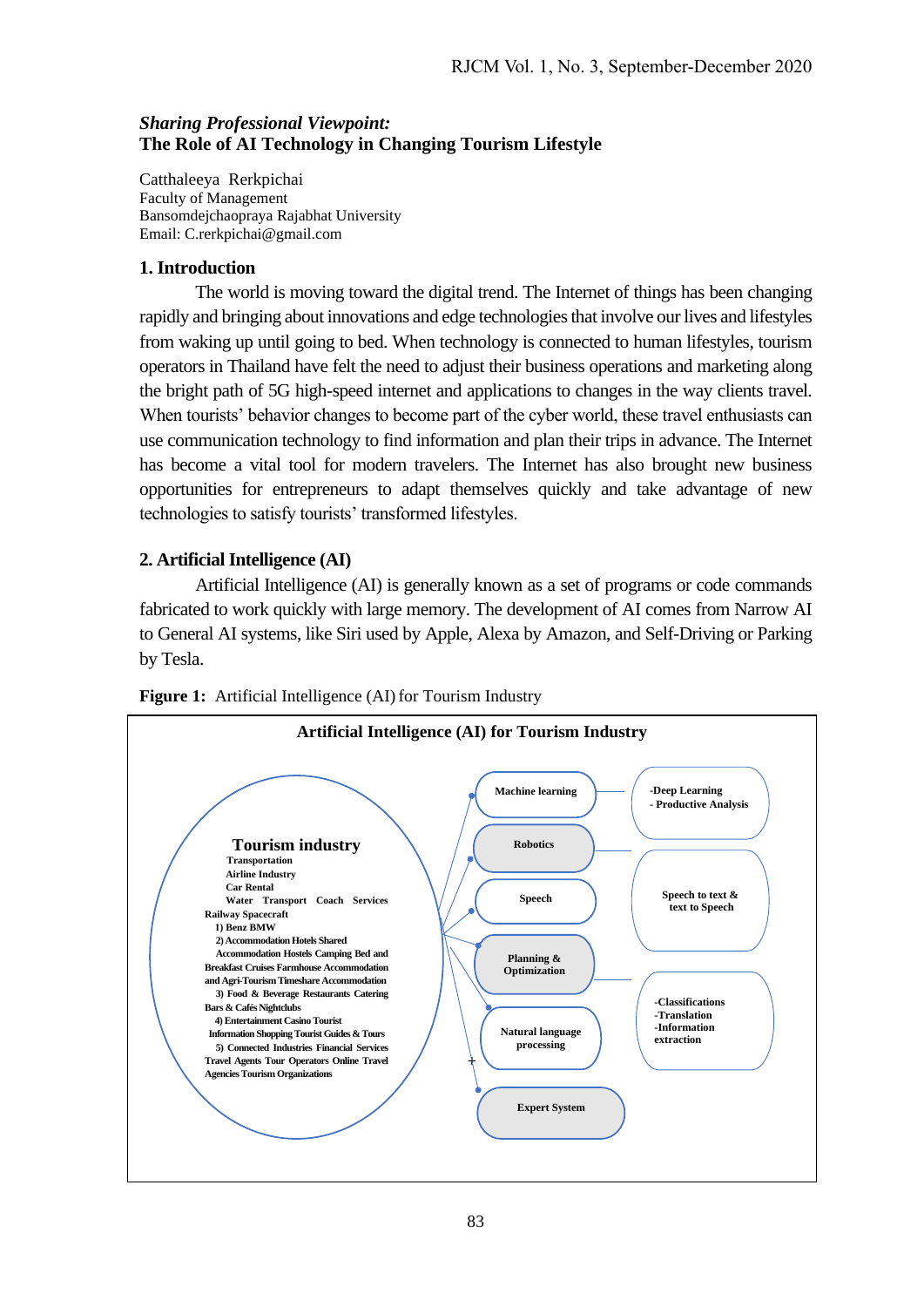As shown in Figure 1, artificial intelligence is widely used in the tourismand hospitality industry. Artificial intelligence has machine learning and the most easily developed machine intelligence.

## **3. Technology Changing Tourism Lifestyle**

*Machine Learning* is the ability to learn and analyze computer data. To forecast results, the sub-techniques are used: Supervised, Unsupervised, Semi-supervised and Reinforcement. There are different learning algorithms in information required to be learned and the purpose of its use in the hotel business, for example machine learning helps companies find needed information. Many new innovations, such as chat robots, image recognition, predictive analysis in the system itself, reveal the replacement of the power of human management. Tourists have many different preferences that business operators know and can respond to them. Machine learning is now helpful for statistical analysis.

*Robotics* can help service guests in the hotel's lobby area, as at Marriott Hotels. When guests arrive, they will provide information about the hotel. The robot Mario speaks 19 languages and can also serve meals, sing and dance with the hotel guests (*Thai Magazine Hotel & Travel Magazine*, December 2019-January 2020).

*Speech* in AI refers to the use of voice commands in travel. AI has the ability to recognize words in human language structures and data analysis of sounds. It is necessary in the tourism and hospitality industry, such as hotels and airlines in trip bookings by customers through Expedia website. Customers can use Chat to do basic inquiries, such as refunds and cancellations by voice command for a prompt response. Responding to customers' needs must be at a high speed. While tens of thousands of others are booking at the same time and may have questions, common or repeated answers entered on the system can help via Voice Assistance.

*Automated Planning, Scheduling & Optimization* allow machines to make decisions and automate actions to effectively achieve goals, such as managing orders or customers' reservations. Automation starts from procurement, manufacturing, moving, transportation, storage to distribution and sales with flexibility.

*Natural Language Processing* is done via the NLP application to today's tourism and hospitality industry--contributing to various innovations. Both directly and indirectly, the processing is to bridge the gap in human-computer communication. This can support both reading and listening by using other technologies, such as Visual Recognition for reading text and using Voice Recognition for listening. Chatbot can interact with hotels for accommodation or meal reservations or activities. It is close to answering human questions and customers can optimize Search Engine NLP for quick hotel reservations. In addition, the use of full sentence translation technology is now being developed to respond to one language being translated into another. Currently, the system automatically translates whole sentences on the website; therefore, there is no need for travelers to worry when going abroad.

*Expert System* in the tourism industry can introduce tourist attractions in places of visit and provide information services to tourists with the use of GPS to identify the position or coordinate via the system in translating languages. In supporting foreign tourists, the system can provide services needed by tourists [\(Samala et al.](https://www.emerald.com/insight/search?q=Nagaraj%20Samala), 2020). The expert system